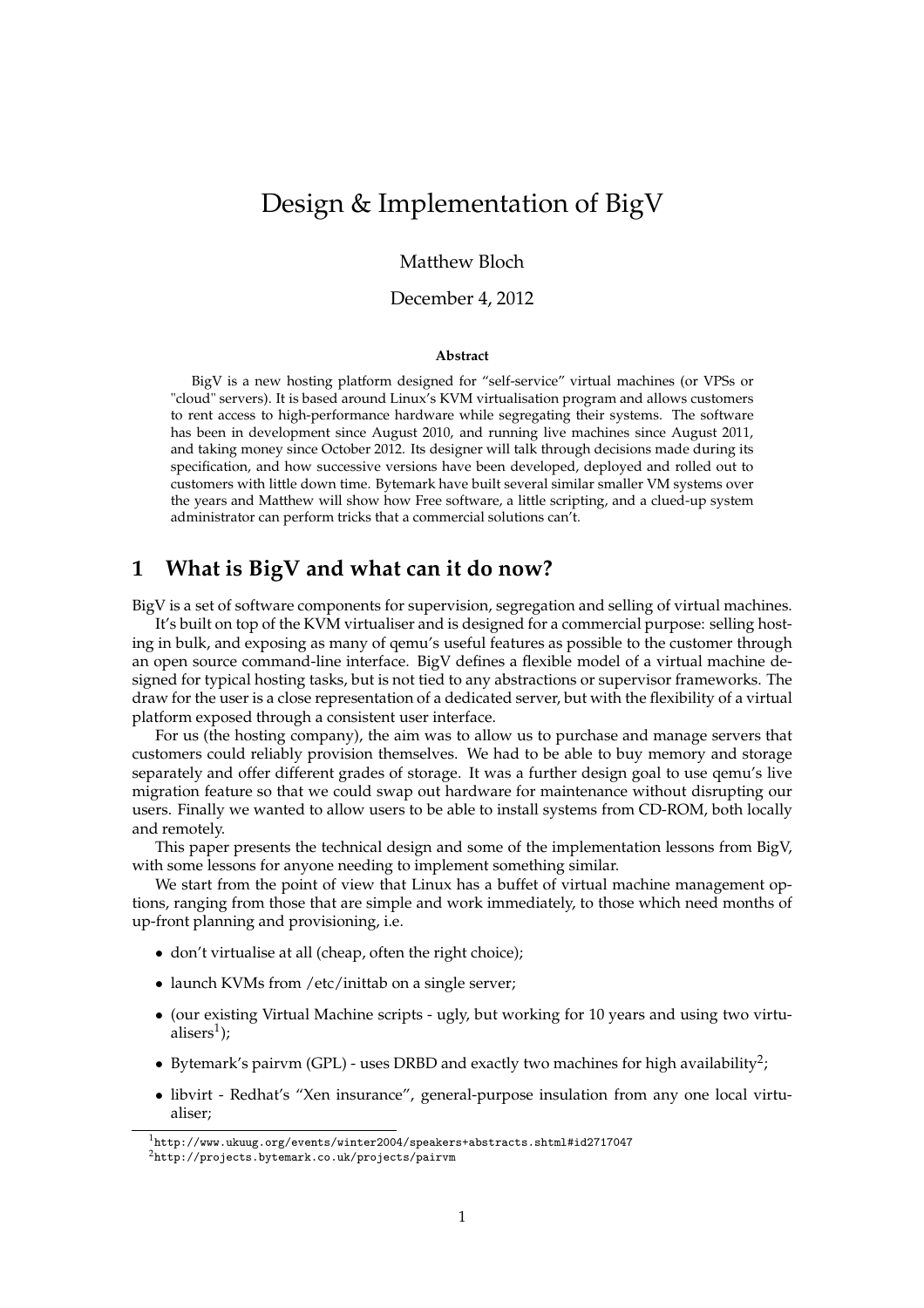- libcloud Apache project doing the same thing for providers;
- Eucalyptus / OpenStack / Aeolus: layers, layers, layers for your own deployment.

BigV leans towards the end of this list. It recognises that it doesn't need multi-layered abstractions to achieve its aims, and this has been an important reason the to implementation has been quite quick. Virtual machine management systems need to be defined around a particular shape, and one supervisor won't be all things to all possible users.

So BigV is built around qemu, the network block device protocol, a custom internal messaging protocol, lots of Ruby conventions and an assumption of close control of the layer 2 and layer 3 network around it. That makes it quite complicated, but it's built to our company's sales model; we can still change anything that will help us fit that model better, rather than being dictated to by a supervisor framework.

Our first BigV installation (uk0.bigv.io) is running around 2TB of virtual machines, and is being stealthily launched.

### **2 Server and network organisation**

There are three different types of physical server that make up a BigV cluster:

- Heads are full of RAM and as many CPU cores as we can buy, and host the Virtual Machines (qemu processes), as well as their consoles (serial port & VGA);
- Tails are full of hard drives, organised into pools by storage speed, and subdivided into logical Disks for presentation to the Virtual Machines over Network Block Device protocol;
- Brains keep the master list of virtual machines and present a public interface based on HTTP, JSON and a layered privilege system to control access. Cluster users talk directly to the brain through an open source command-line interface.

Tails and Heads are currently deployed in approximate a 1:4 ratio, and there are a fixed number of brains.

Our aim is that the user can create a virtual machine that has as much RAM as the largest Head in the cluster, and to attach up to 8 permanent discs to each VM, each of which can fill a storage pool. So a set of running VMs look like this, split between heads and tails:



Heads run virtual machines (qemu processes)

Tails run discs (NBD servers)

Figure 1: Relationship of Virtual Machines (v), Heads (h), Tails (t) and Discs (d)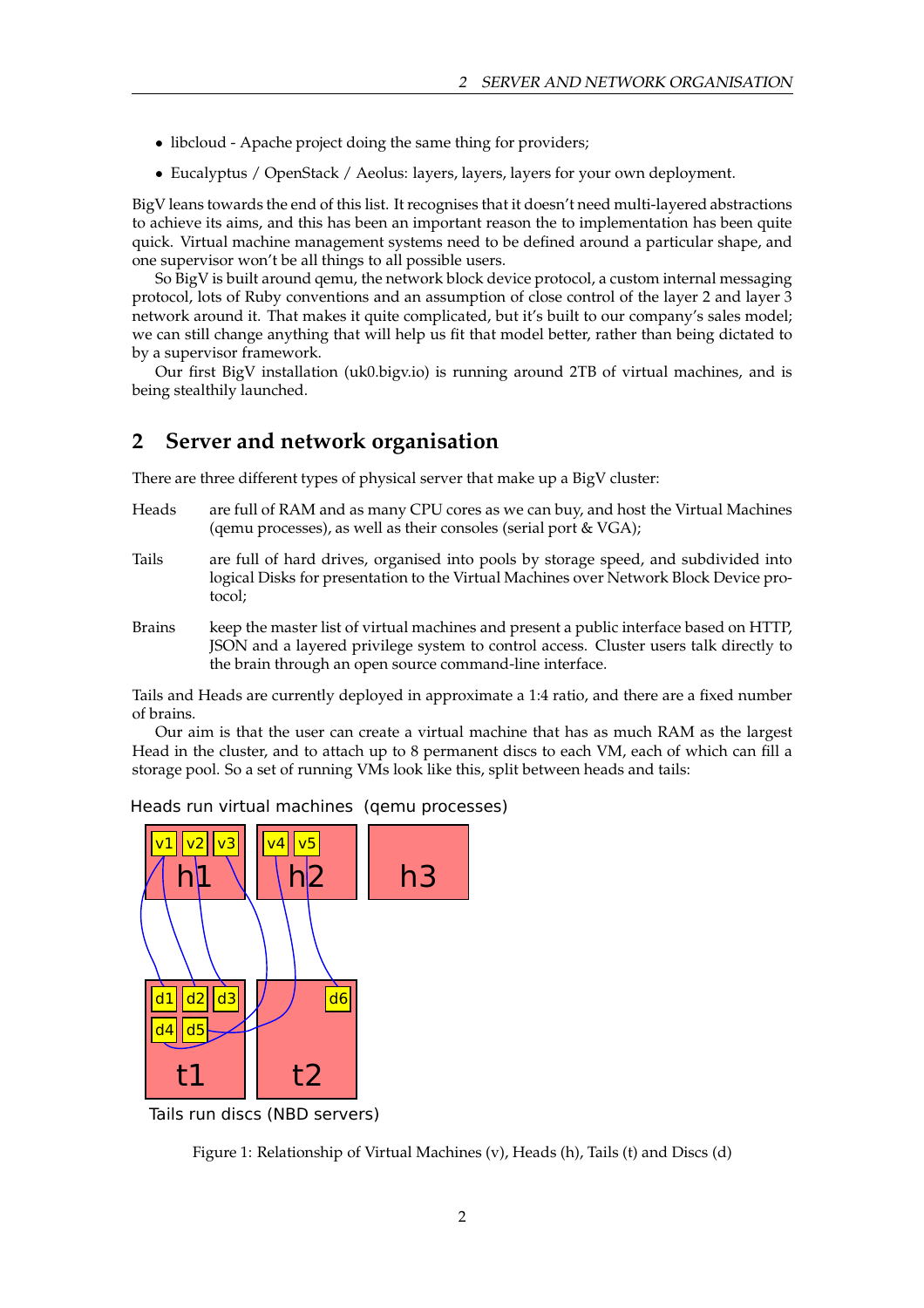There are multiple brain servers in the cluster, but only one is active at a time. They run a warm fail over protocol, that is to say, we require operator intervention to cause one brain to take over from another.

The Brain has control over the Heads and Tails by means of a "spine" protocol. The spine allows heads & tails to report what resources they have available (i.e. RAM and discs). They also receive orders from the brain telling them to create, update or destroy VMs or Discs. The heads and tails can also report changes as they happen, whether the brain initiated those changes or not.

When a server disconnects from the brain its resources become unavailable immediately - for Heads, the brain can work around this by restarting affected VMs on other Heads. If a tail server goes down, VMs have to wait for their discs.



Figure 2: The brain connects directly to every head and tail in the cluster via the spine protocol. A disconnected server's resources become unavailable immediately.

Heads and Tails are connected together through a 10Gbps storage network; we rely completely on switching and predictable IPv6 addressing of every member to attach any Disk to any Virtual Machine. This LAN is also used for live migrations of Virtual Machines.

The heads also need one LAN for presenting "management" addresses (i.e. their consoles) and a set of public LANs for allocating IP addresses to the VMs they are running. So this leads to at least five LANs being necessary for a BigV cluster: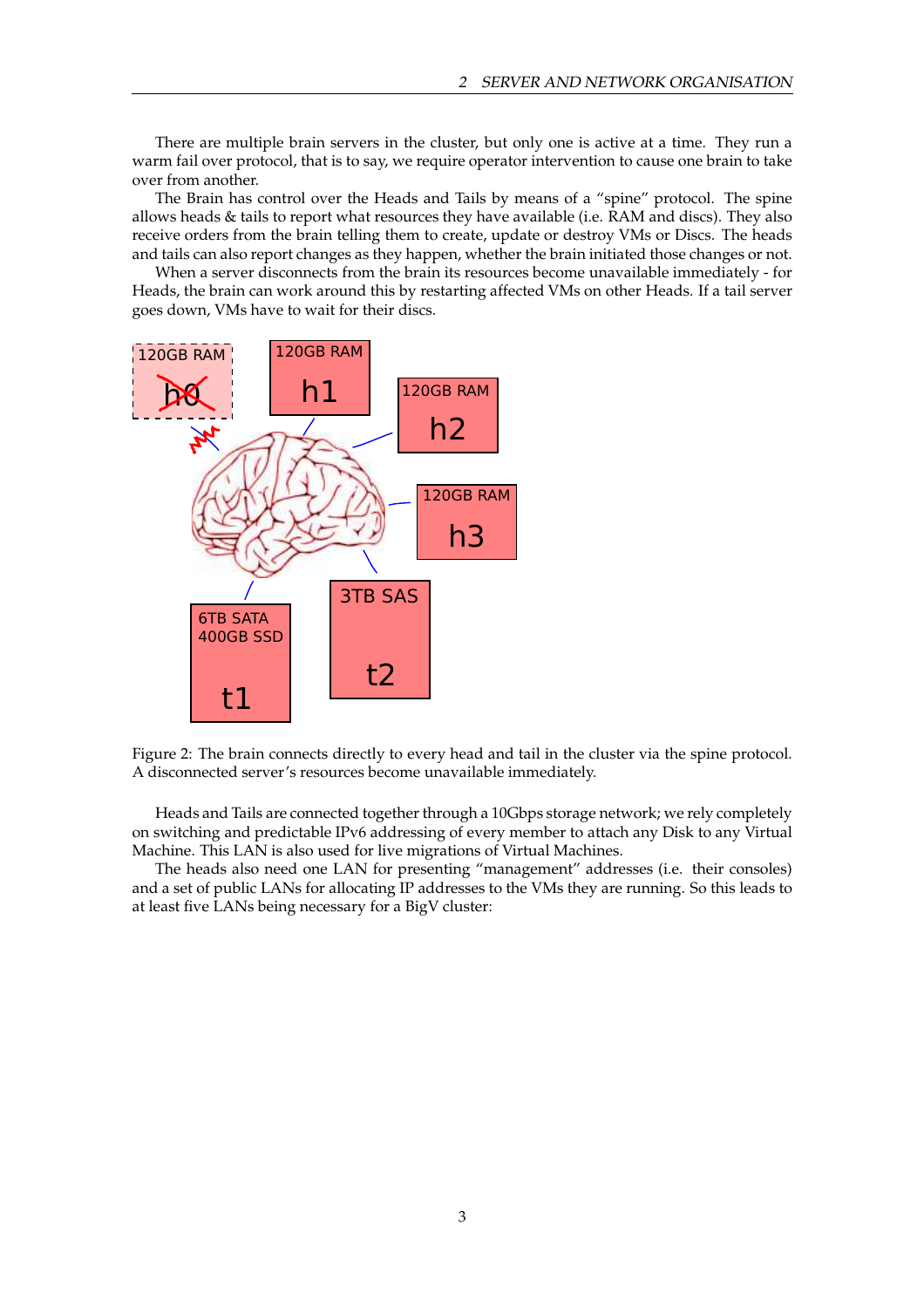

Figure 3: How resources map to server types, and the five types of network in a BigV cluster.

# **3 How the brain, database and spine interact**

The brain stores the whole cluster state in a PostgreSQL database. The crucial information is:

- the list of every Virtual Machines in the cluster everything from RAM size to more fleeting attributes like what virtual CD-ROM is inserted;
- which Virtual Machines live on which Heads (or are switched off);
- which Disks are connected to which Virtual Machines:
- which Disks live on which Storage Pools; and
- which Storage Pools live on which Tails.

There is a also a lot of data handling authentication, sorting of VMs into groups and accounts for access control. There is some online documentation on how this works<sup>3</sup> but it's not relevant to the way the virtualisation is arranged.

The database gets changed in response to any of the following:

- API interactions with customers typing at the command line (e.g. "bigy vm new ...")
- timed actions, e.g. deleted VMs get purged after 45 days;
- "spine" interactions with the heads and tails.

<sup>3</sup>http://www.bigv.io/support/howto/privilege/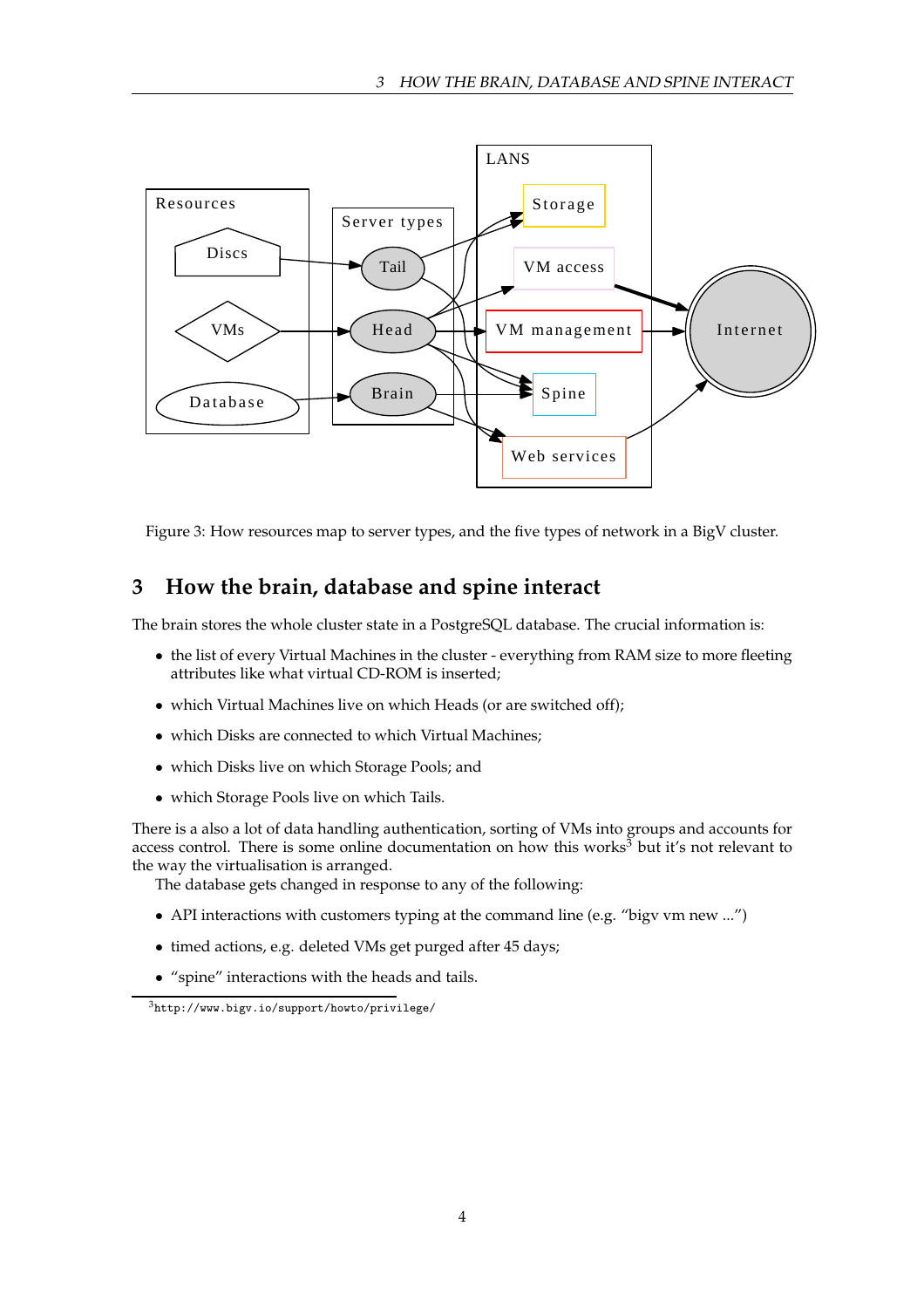

Figure 4: The brain connects directly to every head and tail in the cluster, as well as receiving commands from users.

Spine connections happen automatically, and are initiated by heads and tails on a separate trusted network (2). That means we can quickly add new servers when we need to expand. The brain uses established spine connections to effect the changes it has already written to the database, so e.g.

- when the user creates a new virtual machine, the brain writes a record to the database first. Then it notices on its spine, that there is an inconsistency between the state of the database, and the state of the spine - that VM doesn't exist. So the brain picks a head, and using the spine protocol, asks for the VM to be started there.
- if a VM crashes, the head will tell the brain via the spine that a VM has stopped. The brain will then notice an inconsistency, because that VM is meant to be switched on. So it will treat this exactly the same as if the user had just asked for it to be created, i.e. it will pick a head and "create" the VM process again.
- if a head reconnects to the brain after several minutes of down time, the head may start up by declaring that it has lots of VMs still running. If the brain has restarted those VMs on other heads, it will use the spine protocol to destroy the "rogue" VM instances.

# **4 The spine protocol**

The spine protocol is one we invented ourselves. It is a little like IMAP because it's asynchronous, and supports command / responses based based on tags, as well as spontaneous notifications. It's a bit like BGP in that a set of resources are dumped, and tied to the presence of a TCP connection (i.e. if it breaks, they disappear). The protocol works as follows:

- A head or tail is hard wired to connect to the Brain's IP address on a well-known TCP port, and is "subservient", i.e. it does what it's told and the protocol is asymmetric. A head or tail can't tell the brain to do anything, only notify it of events.
- When the brain answers a TCP connection, the head or tail sends its first "notifications"; these will be:
	- **–** a "hello" message, declaring an identity, so the brain knows when the same head connects twice (or again after a disconnection);
	- **–** an "updated" message declaring that a "resource" has been created (the head or tail will initially send lots of these);
	- **–** a "ready" message declaring that the head is ready for service.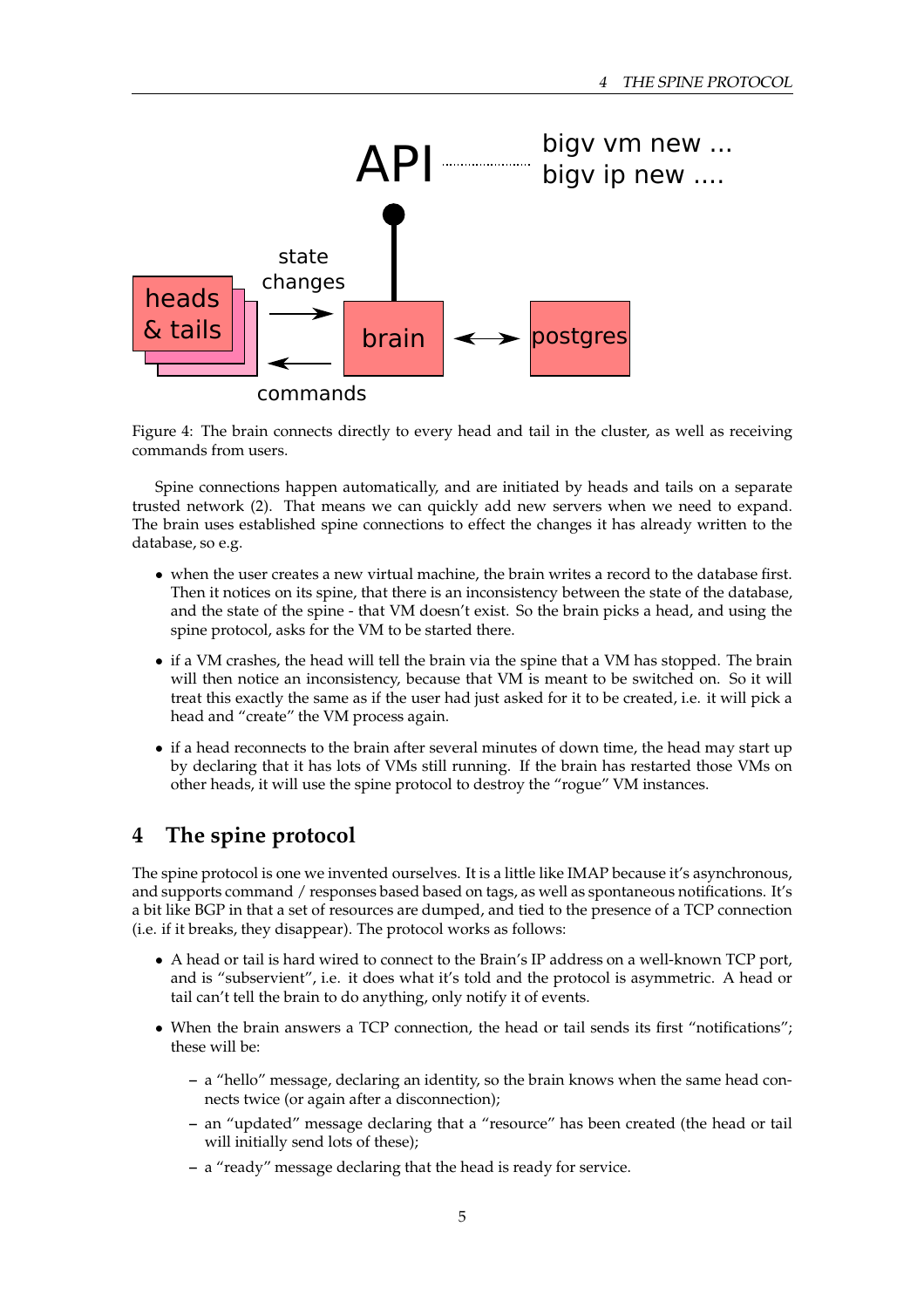The brain is expected to keep perfect track of every "created" object, and so the first thing a head or tail will do after issuing a "hello" is to dump all the resources it has as "created" messages, then issue a "ready" message. At that point the brain can start to consider those resources available for its use.

| Name                 | Description                                                                 |
|----------------------|-----------------------------------------------------------------------------|
| global.load          | a three-element array describing system load                                |
| global.memory        | the number of megabytes of free $RAM$ for virtual machines [heads only]     |
| global.storage_pools | a mapping of storage pools to free space [tails only]                       |
| vm.X                 | a description of a running virtual machine called $X$                       |
| $disc.\text{sata.Y}$ | a description of a disc device numbered Y, which is of storage grade 'sata' |

A resource is just a named key/value pair, e.g. here are a few common ones:

We map a series of names to "resources", which are represented as JSON hashes. Resources can be created, updated and destroyed at any time by the brain, and can do the same spontaneously.

The following is a complete example of a VM resource that might be stored on a host as "vm.swimmingpool". A VM resource maps closely to a KVM process - if it goes away, the VM is dead and it's down to the brain to recreate it. There's no state stored on the head, part of the brain's job is to trigger reboots when they are required by an unexpected machine exit.

This is what a VM resource looks like. In conjunction with the head's configuration, it maps directly to qemu command line arguments: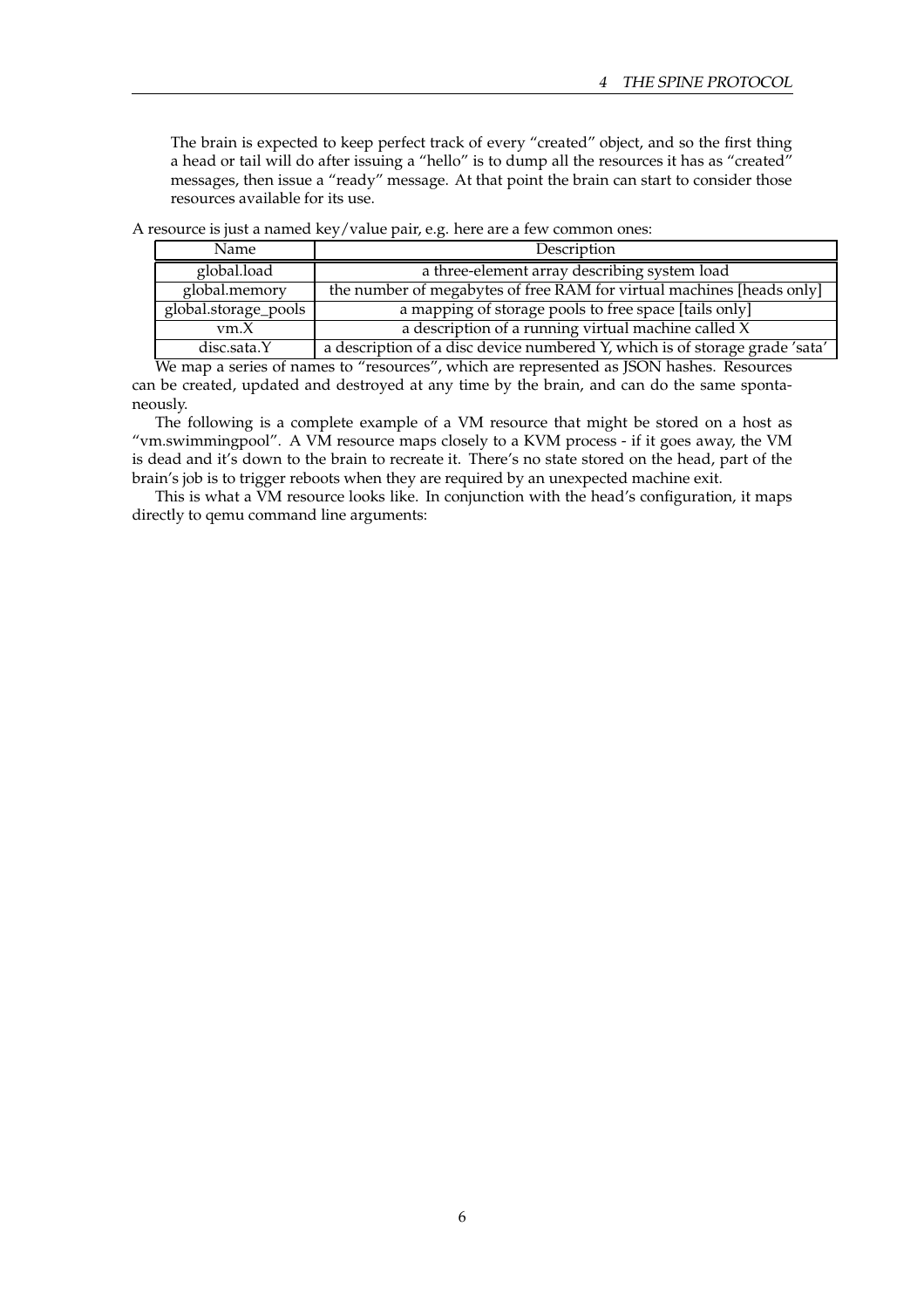```
{ "memory" : 1024,<br>"cores" : 2.
                           : 2,<br>: 2,<br>: true,<br>: null,
   " balloon_on"<br>" cdrom_url"
   " cdrom_url" : null ,
   "imager_options" : null,<br>"display_name" : "swimmingpool.tardis.doctor",<br>"keymap" : "en-gb",
   " network_interfaces" : [
       { " mac" : " 11:22:33:44:55:66" ,
" vlan_id " : 950 ,
         " model " : " virtio",<br>" ips" : ["1.2.3.4
          " ips" : [ " 1.2.3.4 " , " 2001: ba8 :1 af ::1234 "],
" dhcp " : { " network " : " 1.2.3.0/24" ,
                                  " router" : "1.2.3.1",
                                  "hostname" : "swimmingpool",
                                  " domain " : " tardis . doctor . vortex . uk0. bigv . io "
                              }
      },<br>{ "mac"
       { " mac" : " 11:22:33:44:55:68" ,
" vlan_id " : 10000 ,
          "model" : "virtio",<br>"ips" : ["2.3.4.5", "2.3.4.6", "2.3.5.0/24"]
     }
   ],
   " discs " : [
      { " address " : " nbd :44.44.44.44:4777" ,
          "model" : "virtio",<br>"serial" : "USER-SET-NAME" },
       { " address " : " nbd :44.44.44.45:4777" ,
" model " : " virtio " }
   ]
   " management_address" : " 44.0.0.1 " ,
   " management_ssh_keys" : [
       " -----BEGIN<sub>U</sub>DSA<sub>U</sub>PRIVATE<sub>U</sub>KEY -----\n . . . . <sub>U</sub>etc . <sub>U</sub>" ,<br>" -----BEGIN<sub>U</sub>RSA<sub>U</sub>PRIVATE<sub>U</sub>KEY -----\n . . . . <sub>U</sub>etc . <sub>U</sub>" ,
   ]
   " console_users" : [" thedoctor" , " amy"],
   " user_authentication" : {
       " thedoctor" : {
          " authorized_keys" => "ssh-rsa<sub>u</sub>AAAA<sub>U</sub>....<sub>U</sub>etc.<sub>U</sub>...<sub>U</sub>doctor@tardis\n",<br>"password" => "26062010"
      },
      " amy " : { " password " => " R0ry " }
}
}
```
Figure 5: An example of a spine resource named "vm.swimmingpool", representing a running virtual machine on a head.

Unlike the representation of the same data in our PostgreSQL database, this data is completely "unpacked" and stands alone as instructions to the head, without it needing access to the database. This results in some pretty verbose messages but it ensures the heads are stateless slaves, rather than needing to check back with the brain for essential information.

The resources on tails are much smaller and simpler - a complete disc definition only defines the type of storage, its size, and which heads may connect to it. Note that this prevents data corruption through only allowing the "correct" head to connect to a disc.

```
{
" size " => 10000 ,
 " storage_pool" => " sata " ,
  " access_control_list" => [" 44.43.0.1"],
" address " => " 44.44.44.45"
}
```
Figure 6: An example of a spine resource representing a disc.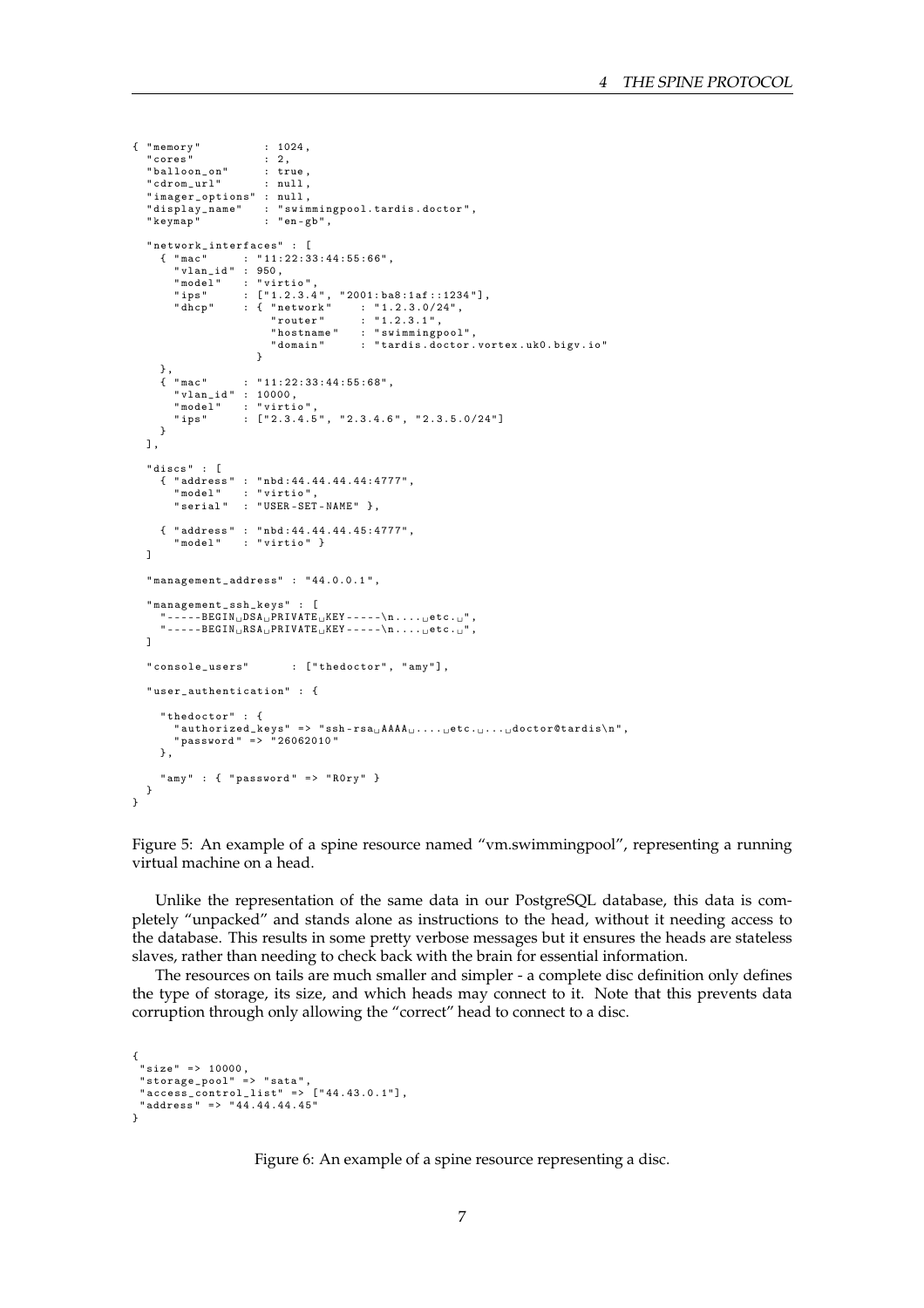The spine protocol only defines the startup options for both Virtual Machines and Discs. The brain can't directly read data from a disc or memory from a live VM, unless we chose at a later date to expose some other attributes through the resource definition. e.g. we can detect that a machine is running Windows, which requires licensing, by looking for known signatures of the running kernel in memory. That might be exposed as a new key in the VM's resource representation ("detected\_kernel" ?), and the memory scan performed by the head. This is a crazy, largely unexplored idea - but makes the point that these resource abstractions are summaries, and might contain any information that fits our administrative model.

The final two operations on the spine are:

- *update* which allows the brain to change one or more attributes of a resource, e.g. changing *size* causes a disc device to be enlarged or shrunk, and changing *cdrom\_url* causes a CD-ROM image to be presented onto a VM's emulated CD-ROM interface.
- *remove* allows the brain to stop a VM running on a particular head, or permanently delete a disc.

### **5 How discs are served**

Tail servers present a large number of discs to the storage LAN, each disc running an NBD server on its own IPv6 address. A running qemu process is just given the IPv6 address of the right disc, and continually (re)connects. This means we can do live migration of storage in quite a robust fashion.

The tail server's discs are arranged like this then:



Figure 7: Tails host storage pools, storage pools host discs.

The tail hardware consists of conservative Linux systems, with a storage pool for each "grade" of storage - we currently provide pools based on SATA, SAS and SSD-based discs - RAID1 for the expensive SSDs and RAID10 for everything else.

The individual discs are represented as sparse files on ext3 filesystems. This allows immediate creation and temporary overcommitting of storage space (this is useful because we allocate about 2.5 times more space than is actually used). Given that we can do live migration of storage, even a few percent extra can be useful as space gets tight. The overcommit ratio is adjustable through an interface on the brain.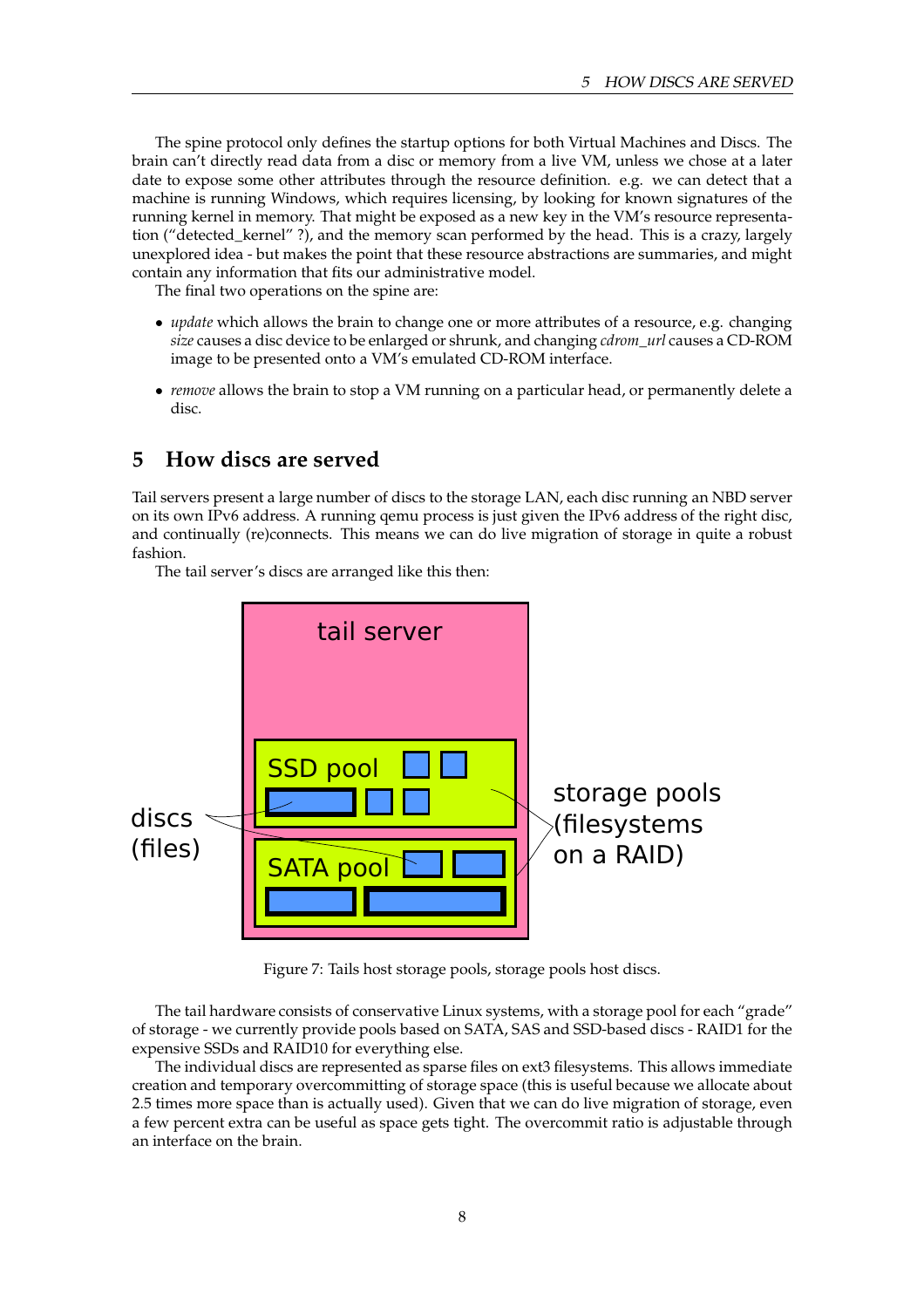#### **5.1 flexnbd**

We rely on flexnbd<sup>4</sup> to serve discs to qemu.

NBD is a nice simple protocol $^5$  for serving block devices across a network, and this is how we present "hard discs" to our virtual machines. flexnbd is our own free server implementation. It has some special features:

- it can migrate its contents to another flexnbd server, and exchange IPs seamlessly so that the data can move from one host to another;
- it preserves "sparseness" when serving half-empty files, which avoids allocating space on the host where possible;



Figure 8: Preserving sparseness in a block file

- its access control list can be reconfigured without taking the server down, so the brain can isolate the "wrong" heads from connecting to the disc;
- it uses Linux's *mmap* & *splice* calls for faster data transfer.

So the tail server controls a group of flexnbd processes, starting and stopping them according to instructions from the brain.

### **6 How VMs are supervised**

The heads present a list of resources to the brain, each resource representing a running VM as shown in full above4. Heads do not remember Virtual Machine information beyond a single run - if the qemu crashes, it is forgotten about, and it's the brain's job to restart it (a VM doesn't have to be restarted on the same Head of course).

Each VM resource corresponds to *three* running processes and a UNIX user id, created on the fly:

• the qemu-kvm process itself runs the virtual machine;

<sup>4</sup>https://projects.bytemark.co.uk/projects/flexnbd-c

<sup>5</sup>http://lkml.indiana.edu/hypermail/linux/kernel/0309.1/0152.html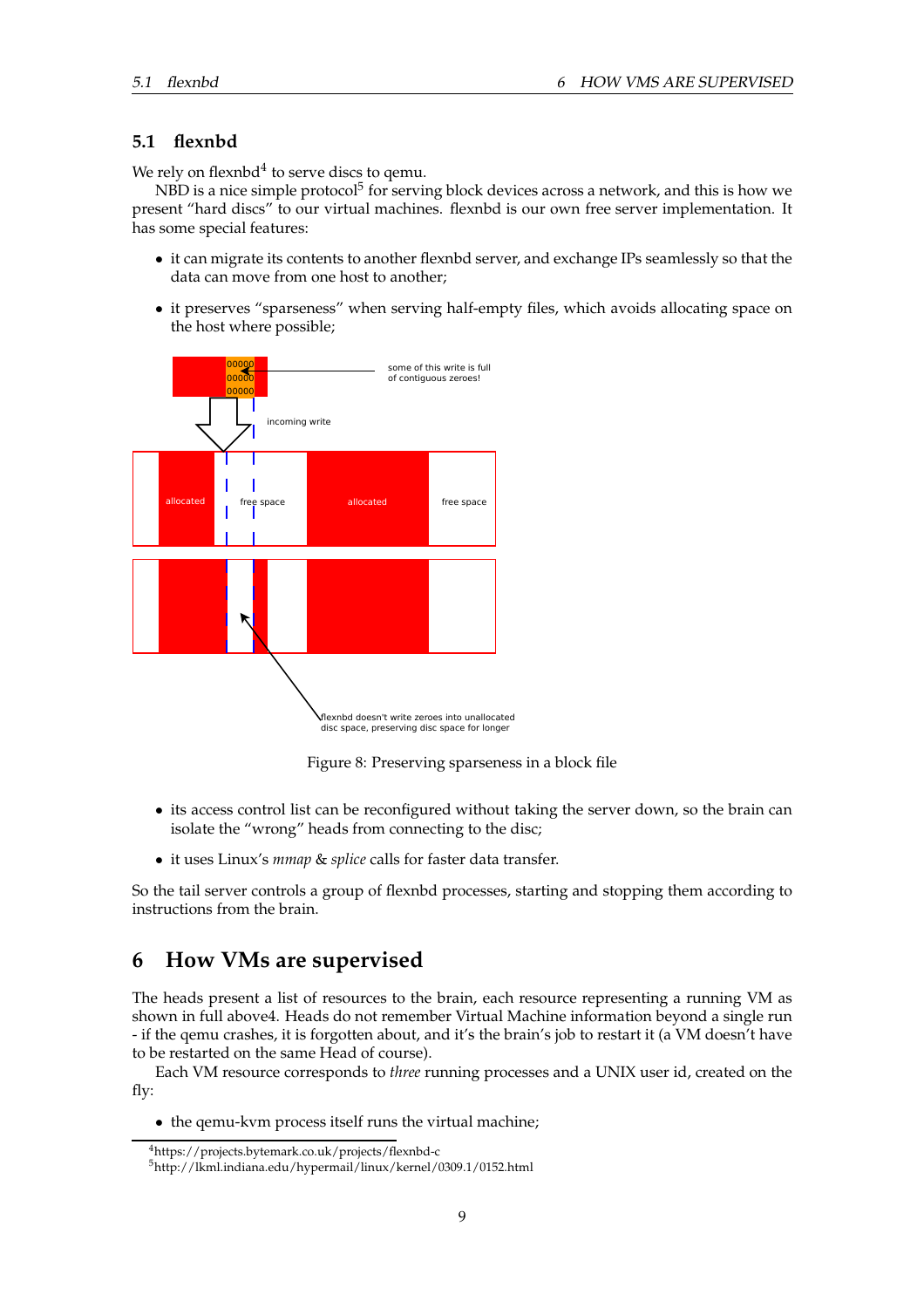- a custom DHCP server answers requests for this VM; and
- an SSH server provides:
	- **–** the serial console,
	- **–** the VGA console (via VNC), and
	- **–** a reverse proxy for the VM to access a CD-ROM image on the user's computer.

The SSH server is a patched version of dropbear<sup>6</sup> with a new authentication mechanism, allowing us complete control over the authentication (more control than PAM offers). This allows us to present an SSH interface without it being tied to UNIX users, e.g. to allow multiple BigV users to a single virtual machine console. This hack should be merged back up stream in the next 3-4 weeks.

The network configuration on the heads is complicated because VMs can be attached to any VLAN on our network - we need code to build Linux bridges, VLAN interfaces and firewalls every time a VM comes up.



Figure 9: How network interfaces are arranged on a BigV "head" server (one box per ethernet interface)

The LANs for access networks, and their bridges, are created and deleted automatically, and rely on the head servers having trunk ports suitably configured at the switch.

We are very much looking forward to trying OpenVSwitch<sup>7</sup> which has just been merged into Linux 3.3 and should make this massive stack of interfaces less complicated.

# **7 On the brain**

The brain runs a JRuby-based supervisor process. This presents a web service to the user, and backs on to a PostgreSQL database. It runs a special administrative telnet interface for performing

 $<sup>6</sup>$ https://matt.ucc.asn.au/dropbear/dropbear.html</sup>

<sup>7</sup>http://openvswitch.org/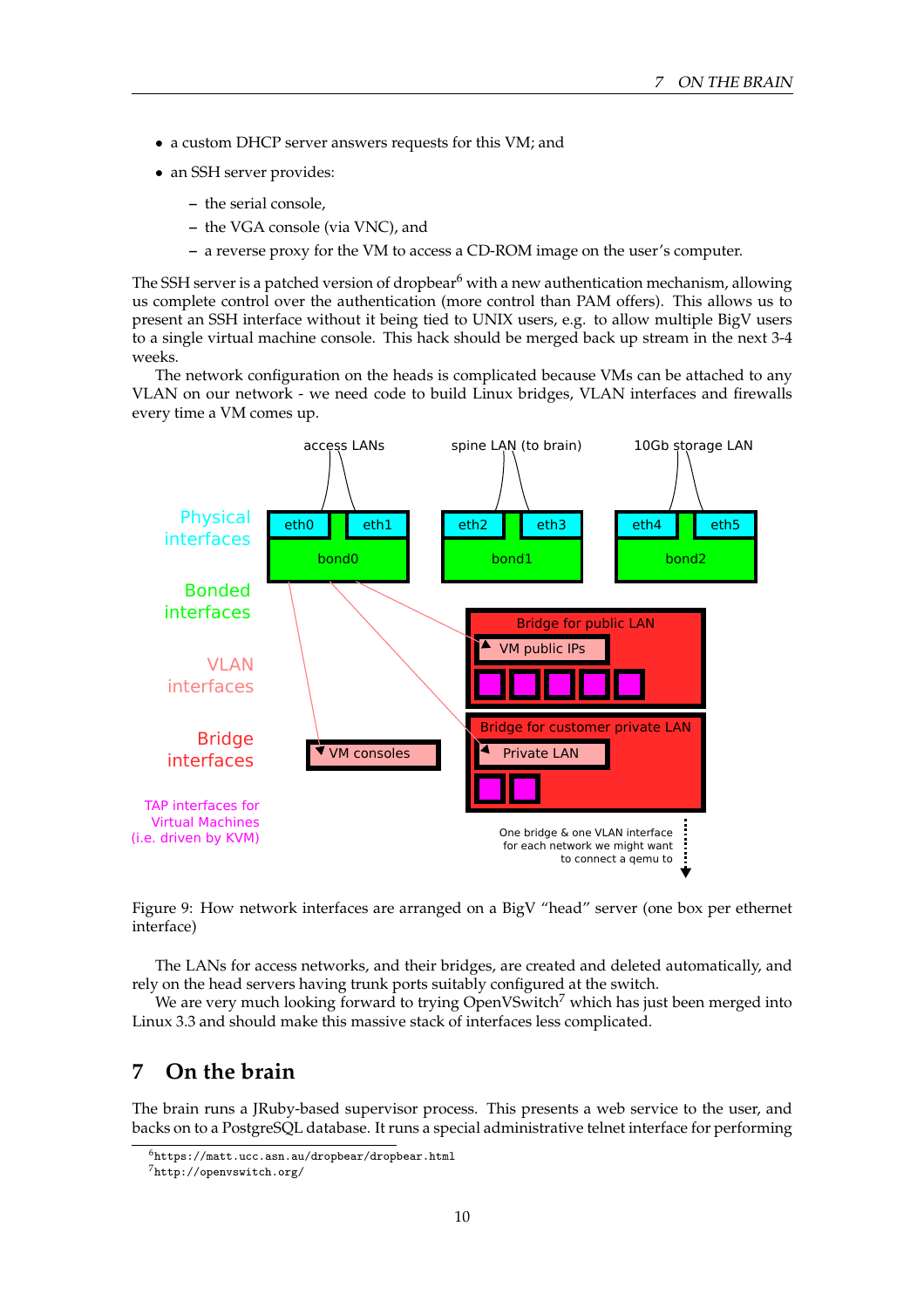surgery on the cluster, e.g. adding or marking down new heads and tails, initiating a live evacuation of a particular head or tail. However cluster administration functions are being pushed into the web service.

All the data about VMs is contained in the database, and the web service manages updates to this database. As development progresses, we are pushing more services out of the brain into separate processes. Currently, these are:

• bgpfeeder<sup>8</sup>, which pushes routing information out to our core routers. e.g. when a user asks for a new IP address, the brain can make an instant allocation from the database, alter bgpfeeder's configuration file, and the new IP address(es) are working immediately, and can be configured on the VM. FIXME: draw diagram.



Figure 10: bgpfeeder runs at arms' length from the brain, feeding our core routers with routing data.

• PowerDNS<sup>9</sup>, with a custom back-end, serves all the DNS for the uk0.bigv.io domain. This domain automatically reflects the state of the VMs in the cluster, so e.g. inkling.default.matthew.uk0.bigv.io points to a machine called 'inkling' in the 'default' group in the account named 'matthew'.

Both of these services are safe to run on a warm standby server, such that routing and DNS information isn't lost if the main brain process (or server) goes down.

# **8 Allocation policies and migration**

We've gone through two allocation policies for VMs, and will continue to keep it as simple as possible.

The first is "fill the emptiest head" - i.e. resulting in a gradual and even use of all heads. The problem is that you almost immediately rule out the possibility that if your largest server has 120GiB RAM, and you have 15 of them, your whole cluster loses its ability to host a 120GiB VM after only 15 people have requested machines, however small those machines might be.

<sup>8</sup>https://projects.bytemark.co.uk/projects/bgpfeeder <sup>9</sup>http://www.powerdns.com/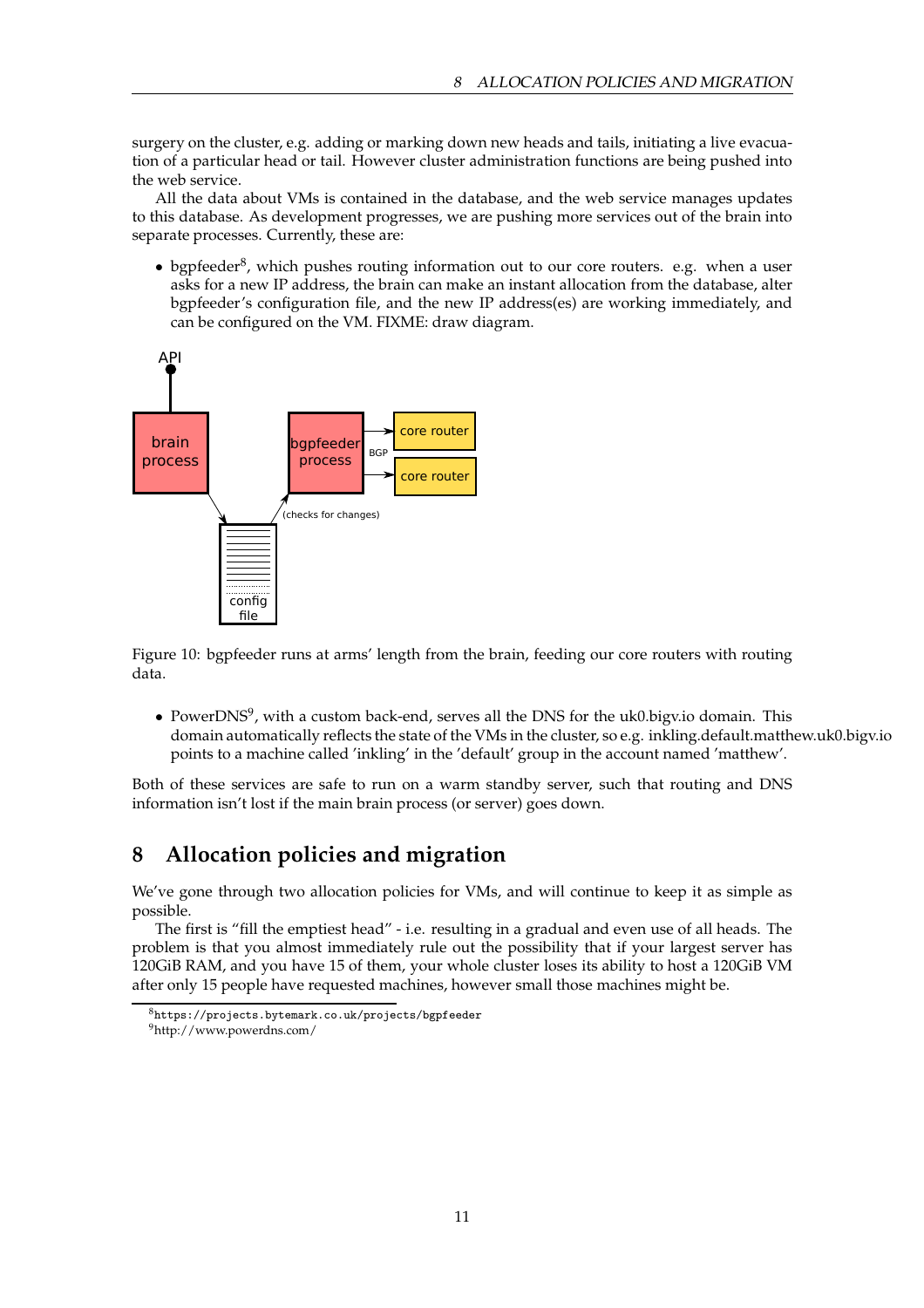

Figure 11: "Fill the emptiest" VM allocation policy

The current policy is "fill the fullest" - i.e. resulting in one host filling up, then another, then another. This means you are never short of space for an unexpectedly large VM until the cluster gets really full. The disadvantage is that VMs created within a short space of time are very likely to be on the same piece of hardware. So if all those VMs are created by the same user, and there is a failure of that piece of hardware, more of their machines will reboot unexpectedly. It has also the advantage of being more power-efficient, and is likely to be the one we pursue for that reason.



Figure 12: "Fill the fullest" VM allocation policy

For both policies we keep a number of head servers in reserve, just in case we can't restore a particular head, and need to start them all again elsewhere.

Tails have many of the same concerns, and are still running on "fill the emptiest". That's because we can overcommit and migrate them around we get into trouble, while gaining all the benefits of spreading Discs between as many storage pools as possible.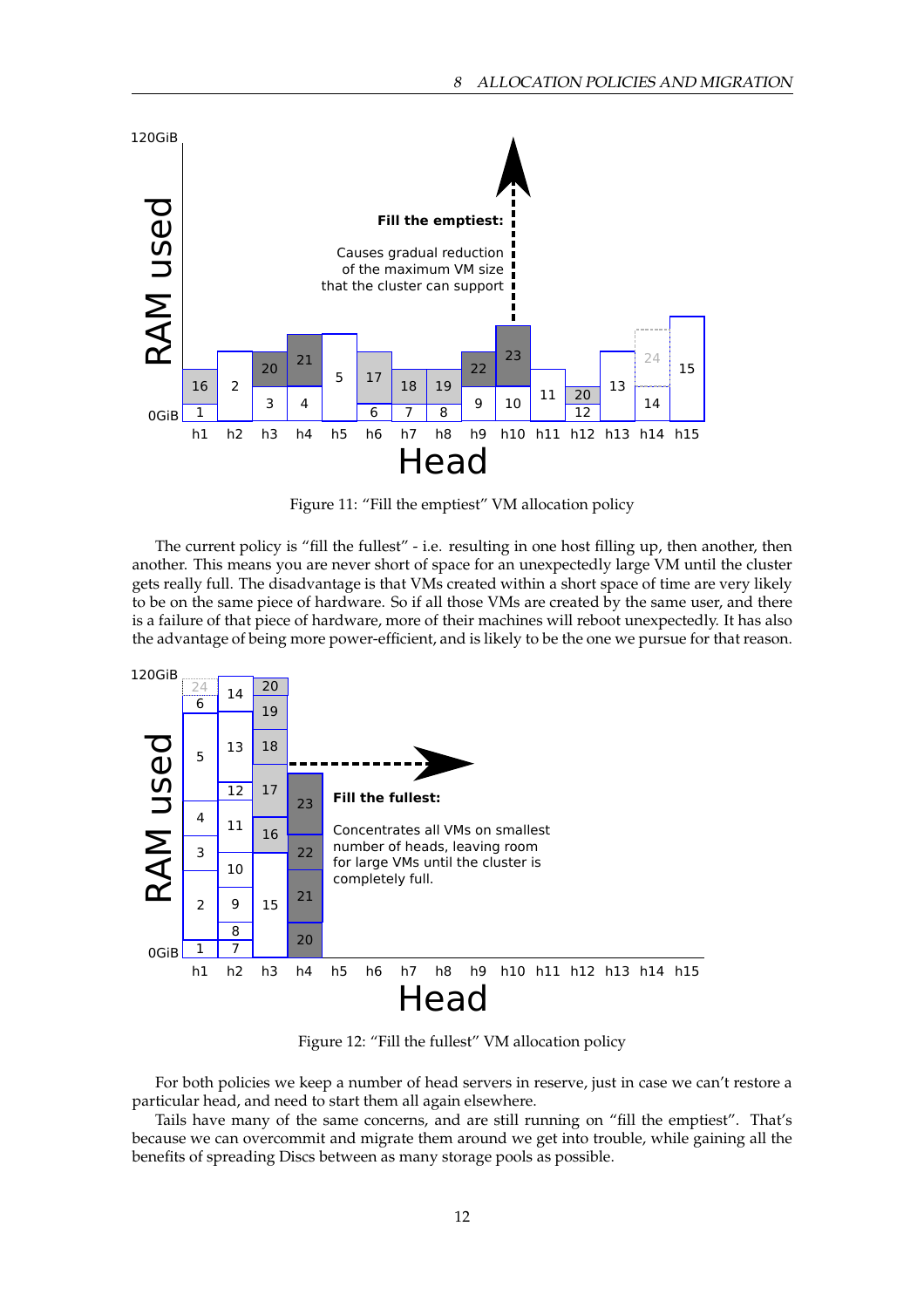### **9 Thinking about uptime**

It is quite hard to build a distributed system that can exceed a single server's usual up time, once you factor in operational mistakes caused by the extra complication.

This is one of our backup servers doing a very ordinary function, serving thousands of NFS and rsync shares:

```
-bash-3.00$ uptime
 2:15am up 1240 day(s), 15:13, 1 user, load average: 3.40, 3.43, 3.54
```
And this is one of our current generation virtual machines hosts:

```
$ ssh peri . bytemark. co . uk uptime
15:03:02 up 590 days , 23:46 , 0 users , load average: 2.73 , 2.42 , 1.84
```
A system built up of server-grade components running a polished OS and without overcommitting its RAM will run for *years* without intervention. In 10 years of writing virtualisation systems and running dedicated servers, it's hard to compete with the reliability of a single server without an enormous investment in development processes, operations staff and cutting-edge techniques. If you can run everything on a single server, or pair, with some warm/hot failover we think this is the best hosting solution.

So BigV is aiming high, for reliability *at the virtual machine level,* i.e. seeing VMs as analogous to dedicated servers, and not to be rebooted or disposed of lightly if that's the design the customer wants. This is really hard work, as a VM must tolerate:

- live migration working every few days, and between versions of the virtualiser;
- sharing very low-level resources and variable performance;
- potential compatibility problems with a virtual hardware platform;
- maintenance of network-attached disks.

None of these affect a dedicated server. KVM and Xen have gone through such frequent and major software revisions that 5 or 10-year up times are currently impossible to be sure of. The advantages of live migration are tantalising - a system that lives beyond the lifetime of a piece of hardware - but very few "clouds" actually use it.

We've made the following conservative design decisions to try to maximise up time of VMs while getting the advantages of live migration:

- aim for the software development to be "finished" in 2012, and further services (load balancing, firewalls, managed databases, or whatever) can be built on top of the core features;
- tails are just simple NBD servers running on server-grade hardware, on top of ext3 and hardware RAID. Other cloud storage failures have proved that "clever" block storage layers are too big a risk. Complete RAID server failures are extremely rare compared to overclever replication and/or management systems that are too complicated for operations staff to understand;
- qemu processes try to reconnect indefinitely to a failed disc, meaning that any outage of a tail results in an I/O interruption, not a crash [arguably an I/O stall of more than a few minutes is as good as a crash, but in a lot of circumstances it's not, and helps us cover problems].
- we've so far held off automatic reprovisioning of VMs if a head falls over. We rely instead on a responsive ops team to make the decision between permanently retiring a dead server or reprovisioning. This closes off a predictable avenue for a cascading failure;
- upgrades of head software are handled one head at a time, and *require* that all VMs are migrated off the head before the supervisor can be restarted. This means less state, and that migrations get practised *a lot;*
- VMs will still run if the brain is dead, though no changes can be made, and reboots won't happen.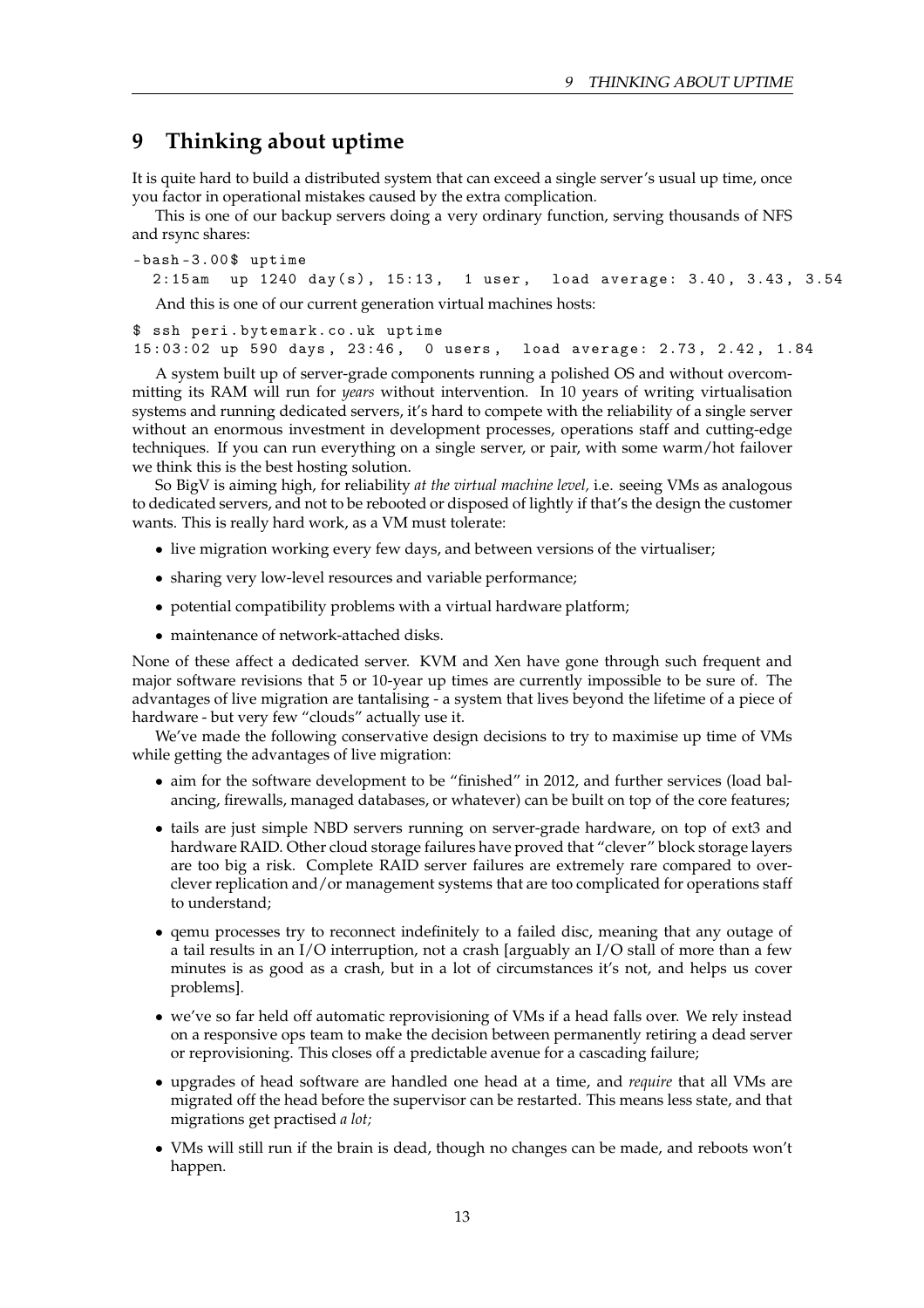### **10 Development & deployment process**

The BigV project is a "reboot" for Bytemark's development team and development processes. In order to make progress, we decided to build a completely self-contained system - our "legacy" systems did not get a look-in, even though we were re-implementing bits of them (IP allocation, account creation and so on). Developers get complete ownership of code, and a fresh start for a project that really deserved one.

This has meant we got results quite fast - the first code was committed in October 2010, and we were running VMs and engaging our first beta testers in May 2011. We have had the odd forced reboot during development, but it has now been 144 days since our last forced reboot.

Some development practices that have helped:

- a focus on fast results we wanted to see a head, tail & command line running as quickly as possible.
- unit and functional tests to make sure that individual components worked, even if they weren't complete.
- ambitious integration tests and one-shot deployment scripts from the start so we can deploy a single host test system for manual tests, and our production system is built and distributed via normal Debian packages.
- a free software client has resulted in several important contributions from beta testers.
- stopping me contributing code after the first few months.

There are different risks to (re)deploying different parts of the code.

- the brain can of course shut down / delete VMs by accident, but it has to take positive action to do so! Just deploying a broken version won't necessarily cause problems to currentlyrunning systems;
- the tails must reliably supervise NBD servers if they don't, or can't restart properly, VMs' discs stop working. This is presented to the VM kernel as an IO "pause" rather than a failure, so they can recover transparently from an NBD server restart.
- the heads are the riskiest if the supervisor software crashes with VMs under its supervision *it kills all the VMs* (or worse, for some bugs - it leaves them freewheeling). This was a deliberate decision to reduce the already-complex head daemon. This also has an interesting effect on the upgrade process for head software - it means we have to upgrade one server at a time like this: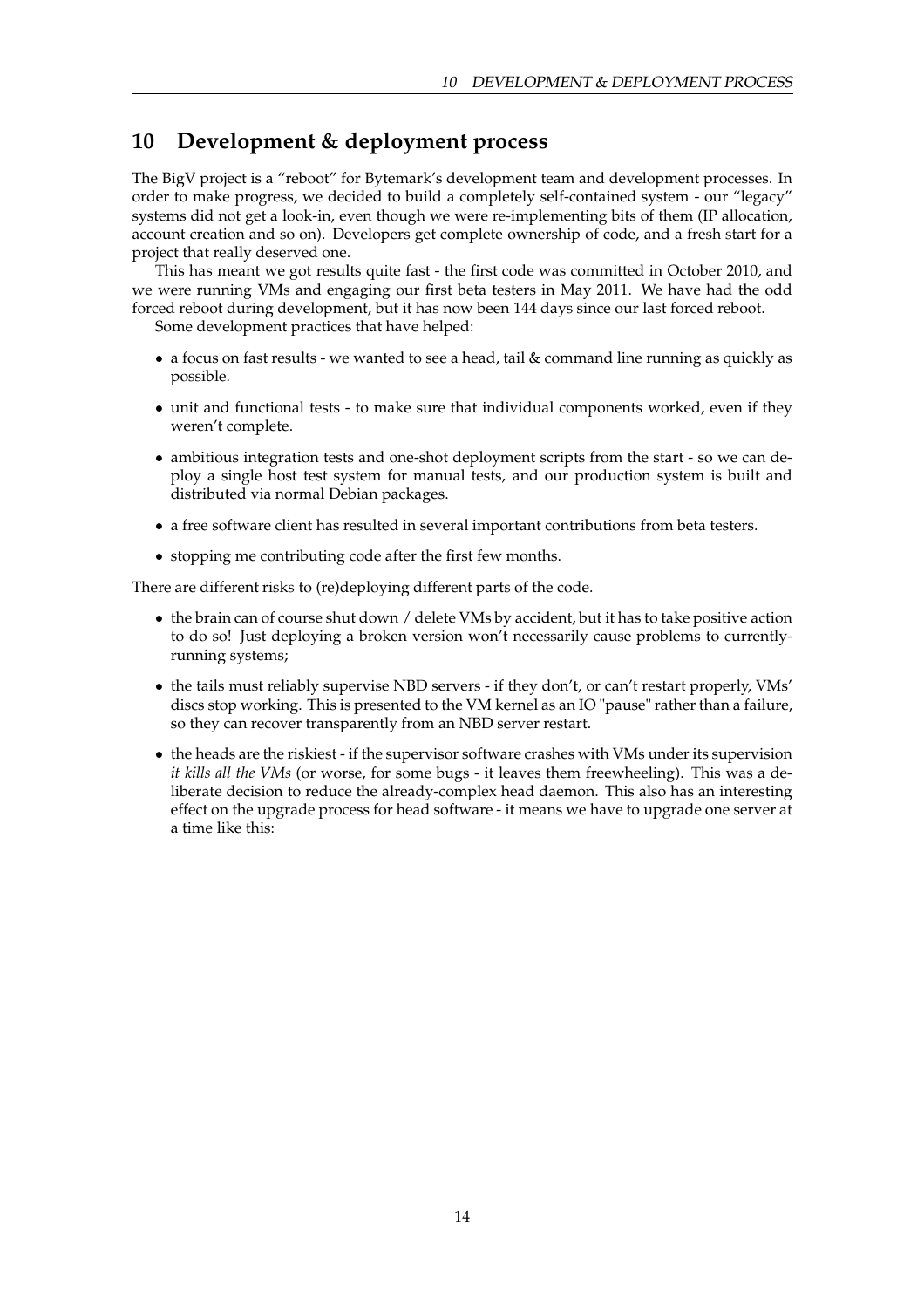

Figure 13: How we upgrade the software on heads

So we have to do an upgrade slowly, and gradually across the whole cluster. This work is currently manual, but we are streamlining the system administration gradually, and will are planning to move to a model where heads and tails are completely diskless, and are PXE-booted via their "Spine" LAN. That would allow the brain to initiate and manage software upgrades by simply rebooting a given server.

# **11 Criticisms**

There are some of the obvious criticisms that can be levelled at the system as-is:

- We didn't want the software to be "too clever" so it isn't. A failure of one tail server pauses many VMs until the server is brought back up. Our defence: we are quick and experienced at fixing broken servers. Distributed systems should be rightly terrifying.
- We invented our own cluster synchronisation (spine) protocol centred on a single host whereas e.g. Openstack uses a queuing system. How many TCP connections can one server process at a time? We'll find out before we move (and will have quite a lot of money to solve the problem too).
- The head servers run an SSH daemon for serving the console when VMs are migrated, the sshd gets killed, and users connected to consoles will be kicked off. This could be made slicker either by 1) boxing up the console servers in another VM and migrating that too, or 2) centralising the console service.